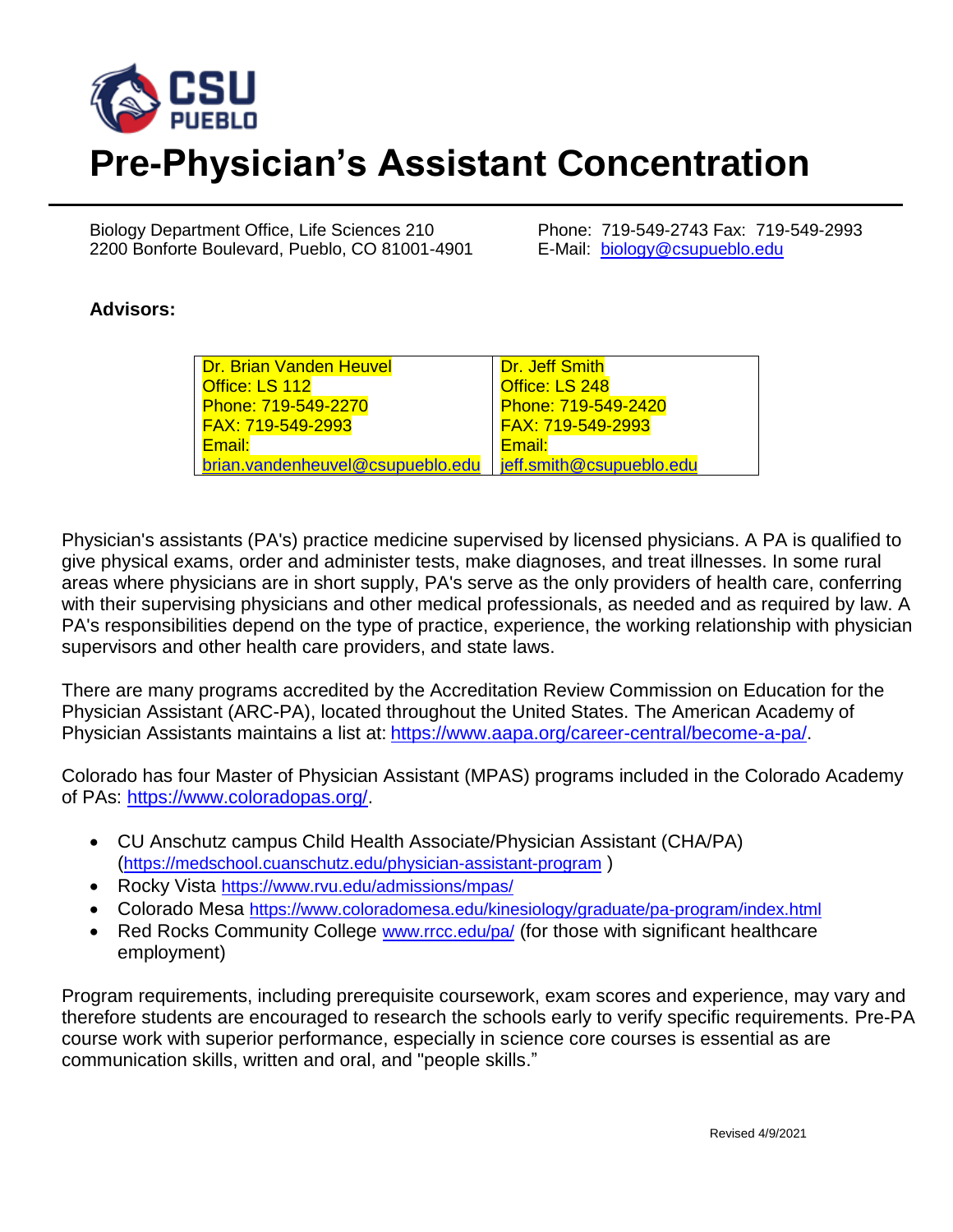

**Pre-Physician's Assistant Preparation**

| <b>Course</b>     | <b>Course Name</b>                       | Cr. | <b>Semester</b> |
|-------------------|------------------------------------------|-----|-----------------|
| <b>BIOL 181/L</b> | College Biology I-Organismal/Lab         | 4   |                 |
| <b>BIOL 182/L</b> | College Biology II-Cellular/Lab          | 4   |                 |
| <b>BIOL 321/L</b> | Comparative Vertebrate Anatomy/Lab*      | 5   |                 |
| <b>BIOL 341/L</b> | Vertebrate Physiology/Lab*               | 4   |                 |
| <b>BIOL 350</b>   | <b>Mendelian and Population Genetics</b> | 2   |                 |
| <b>BIOL 351</b>   | Molecular Biology and Genetics           | 2   |                 |
| <b>CHEM 121/L</b> | <b>General Chemistry I/Lab</b>           | 5   |                 |
| <b>CHEM 122/L</b> | <b>General Chemistry II/Lab</b>          | 5   |                 |
| <b>MATH 156</b>   | <b>Introduction to Statistics</b>        | 3   |                 |
| 3XX or 4XX        | Upper Division course work (18 total)    |     |                 |

## **Required Courses for PA Programs (Taken from CU Anschutz program):**

**\*Note**: Lower division courses with combined Anatomy and Physiology are not preferred at CU Anschutz and will not fulfill the 18-credit upper division requirement.

**PSYCHOLOGY** 6 semester hours – some suggested courses listed here:

| <b>Course</b>        | <b>Course Name</b>                    | Cr. | <b>Semester</b> |
|----------------------|---------------------------------------|-----|-----------------|
| <b>PSYCH 100</b>     | <b>General Psychology</b>             |     |                 |
| <b>PSYCH 151</b>     | Introduction to Human Development     |     |                 |
| PSYCH <sub>220</sub> | Drugs and Behavior                    |     |                 |
| PSYCH 251            | Infancy, Childhood and Preadolescence |     |                 |

## **Recommended Upper Division Courses**:

| <b>Course</b>     | <b>Course Name</b>              | Cr. | <b>Semester</b> |
|-------------------|---------------------------------|-----|-----------------|
| <b>CHEM 301/L</b> | <b>Organic Chemistry I/Lab</b>  | 5   |                 |
| <b>CHEM 302/L</b> | <b>Organic Chemistry II/Lab</b> | 5   |                 |
| CHEM 311/411      | Biochemistry                    | ≏   |                 |
| <b>BIOL 301/L</b> | General Microbiology/Lab        | 5   |                 |
| <b>BIOL 402</b>   | Immunology                      |     |                 |
| <b>BIOL 412/L</b> | Cellular Biology/Lab            | 4   |                 |

**Note:** Check programs you are interested in applying to for their specific requirements.